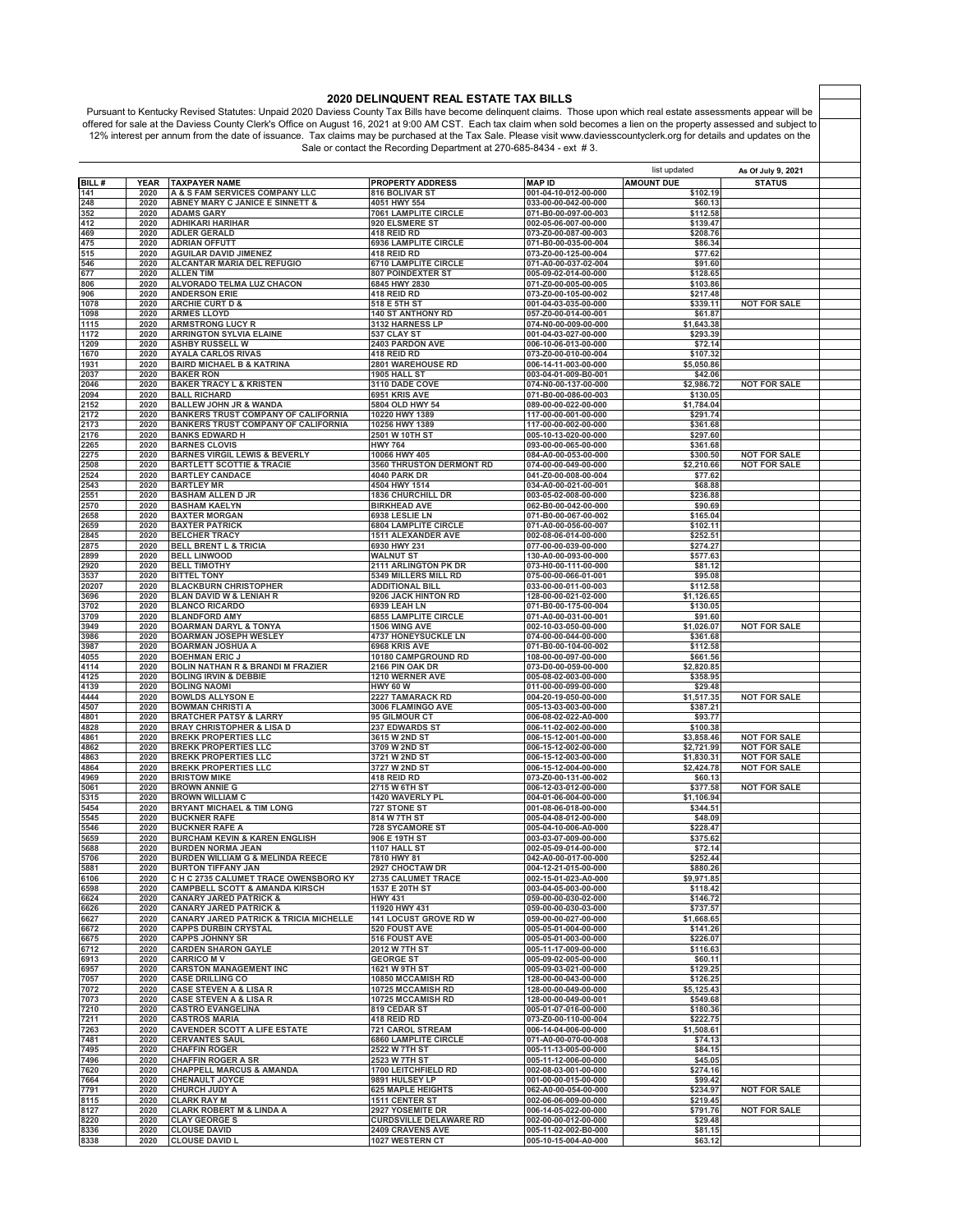| 8339  | 2020 | <b>CLOUSE DAVID L</b>                       | 1028 WESTERN CT                       | 005-10-15-005-00-000 | \$102.19   |                     |  |
|-------|------|---------------------------------------------|---------------------------------------|----------------------|------------|---------------------|--|
| 8340  | 2020 | <b>CLOUSE DAVID L &amp; VIRGINIA</b>        | <b>CLEVELAND RD</b>                   | 024-00-00-007-01-000 | \$216.07   |                     |  |
| 8370  | 2020 | <b>CLOUSE ROY GENE</b>                      | <b>2427 CRAVENS AVE</b>               | 005-11-02-003-00-000 | \$270.56   |                     |  |
|       |      |                                             |                                       |                      |            |                     |  |
| 8467  | 2020 | <b>COLBURN ANGELICA</b>                     | 907 W 13TH ST                         | 005-03-10-010-00-000 | \$268.14   |                     |  |
| 8468  | 2020 | <b>COLBURN ANGELICA</b>                     | <b>9365 STANLEY BIRK CITY RD</b>      | 012-A0-00-002-00-000 | \$409.81   |                     |  |
| 8523  | 2020 | <b>COLEMAN MARSHALL Q &amp; FAITH A</b>     | 3888 SPRINGTREE DR                    | 006-16-01-080-00-000 | \$1,064.53 |                     |  |
| 8631  | 2020 | <b>COMMONWEALTH VENTURES INC</b>            | <b>616 TIME DR</b>                    | 003-12-27-015-00-000 | \$2,721.99 |                     |  |
| 8697  | 2020 | <b>CONKRIGHT COREY &amp; HOLLY</b>          | 9318 HWY 56                           | 015-00-00-041-01-000 | \$536.52   |                     |  |
| 8866  | 2020 | <b>COOK SHERRI</b>                          | <b>820 DANBERRY ST</b>                | 006-13-13-012-00-000 | \$1,795.35 |                     |  |
| 9106  | 2020 | <b>COOPER RAY</b>                           | 12171 FLORAL RD                       | 134-00-00-016-00-002 | \$81.12    |                     |  |
| 9112  | 2020 | <b>COOPER WILLIAM J</b>                     | 2200 MCCONNELL AVE                    | 003-06-05-001-A0-000 | \$96.19    |                     |  |
| 9512  | 2020 | <b>CRABTREE LEWIS W</b>                     | 814 GEORGE ST                         | 005-09-02-004-00-000 | \$234.48   |                     |  |
| 9707  | 2020 | <b>CRIDER KENNETH Z</b>                     | 1166 WAYSIDE DR W                     | 005-14-02-026-00-000 | \$1,253.35 |                     |  |
| 9753  | 2020 | <b>CRITE CLARA LOUISE</b>                   | 1019 JACKSON ST                       | 002-05-08-033-00-000 | \$60.11    |                     |  |
|       |      |                                             |                                       |                      |            |                     |  |
| 9759  | 2020 | <b>CROFT KEN B</b>                          | 2523 BROWNS VALLEY RED HILL RD        | 079-00-00-001-00-000 | \$2,126.93 |                     |  |
| 9780  | 2020 | <b>CROSS KEITH</b>                          | 6756 LESLIE LN                        | 071-A0-00-126-00-004 | \$103.86   |                     |  |
| 9792  | 2020 | <b>CROWDER MARK H III</b>                   | 1026 PLEASURE PT E                    | 097-A0-00-053-A0-000 | \$78.44    |                     |  |
| 9832  | 2020 | <b>CROWE KENNETH &amp; SHEILA</b>           | 524 ELM ST                            | 005-04-05-005-00-000 | \$42.06    |                     |  |
| 9833  | 2020 | <b>CROWE KENNETH E &amp; NIRAMONWAN</b>     | 522 ELM ST                            | 005-04-05-004-00-000 | \$136.47   |                     |  |
| 9886  | 2020 | <b>CROWLEY LISA</b>                         | 5032 GRAHAM LN                        | 073-00-00-017-05-001 | \$60.13    |                     |  |
| 9939  | 2020 | <b>CRUZ RAYMOND</b>                         | 6983 LEAH LN                          | 071-B0-00-186-00-003 | \$322.39   |                     |  |
| 10038 | 2020 | <b>CUSTER PERCY L &amp; ANNA</b>            | 418 TAMPA DR                          | 003-14-05-005-00-000 | \$1,109.97 |                     |  |
| 10623 | 2020 | DAWSON VIOLET N & JOHNNY DAWSON JR          | <b>7431 GRIFFITH STATION RD</b>       | 019-A0-00-014-00-000 | \$143.10   |                     |  |
| 10878 | 2020 | <b>DEJARNETTE VIVIAN</b>                    | 1502 TRIPLETT ST                      | 002-03-03-003-00-000 | \$615.11   |                     |  |
| 11255 | 2020 | <b>DOCKEMEYER CHAD O &amp; ANGELA K</b>     | <b>222 HUBERT CT</b>                  | 062-A0-00-003-00-000 | \$1,616.54 | <b>NOT FOR SALE</b> |  |
| 11389 | 2020 | <b>DOUGHTY SUMMER</b>                       | <b>2935 GREENHILL DR</b>              | 003-21-03-038-00-000 | \$679.41   |                     |  |
| 11449 | 2020 | DOWNTOWN FIRST HOLDING LLC                  | <b>70 WOODFORD AVE</b>                | 006-05-07-003-00-000 | \$252.51   |                     |  |
|       |      |                                             |                                       |                      |            |                     |  |
| 11616 | 2020 | <b>DUKE TIFFANY LEE</b>                     | <b>1313 HAYNES AVE</b>                | 002-09-05-009-00-000 | \$42.06    |                     |  |
| 11757 | 2020 | <b>DURBIN EW</b>                            | 9330 HWY 81                           | 034-00-00-015-12-000 | \$505.95   | <b>NOT FOR SALE</b> |  |
| 11775 | 2020 | <b>DURBIN SHERRY M</b>                      | 113 RIVER RD                          | 006-08-05-011-00-000 | \$162.33   |                     |  |
| 12382 | 2020 | <b>ELLIOTT JENNIFER</b>                     | 1913 E 10TH ST                        | 001-09-14-007-00-000 | \$903.67   |                     |  |
| 12452 | 2020 | <b>ELMER STACY MCINTIRE</b>                 | 1915 E 17TH ST                        | 002-08-05-002-00-000 | \$42.65    |                     |  |
| 12517 | 2020 | <b>EMBRY JONATHAN &amp; LONI</b>            | 8965 TODD BRIDGE RD                   | 043-00-00-042-09-000 | \$396.66   |                     |  |
| 12551 | 2020 | <b>EMBRY VICTORIA L</b>                     | 4653 BOXWOOD DR                       | 073-M0-00-004-00-000 | \$3,598.89 |                     |  |
| 12607 | 2020 | <b>ENGLE NELSON</b>                         | 1105 OGLESBY ST                       | 002-05-07-014-C0-000 | \$105.79   |                     |  |
| 12608 | 2020 | <b>ENGLE NELSON</b>                         | 1107 OGLESBY ST                       | 002-05-07-014-B0-000 | \$105.79   |                     |  |
| 12609 | 2020 | <b>ENGLE NELSON E</b>                       | <b>815 STONE ST</b>                   | 001-08-06-013-00-000 | \$266.96   |                     |  |
| 12610 | 2020 | <b>ENGLE NELSON E</b>                       | 2417 W 9TH ST                         | 005-10-01-003-00-000 | \$244.68   |                     |  |
| 12611 | 2020 | <b>ENGLE NELSON E</b>                       | 706 OMEGA ST                          | 005-11-13-001-00-000 | \$176.76   |                     |  |
|       |      |                                             |                                       |                      |            |                     |  |
| 12612 | 2020 | <b>ENGLE NELSON E</b>                       | 2500 W 7TH ST                         | 005-11-13-001-A0-000 | \$171.35   |                     |  |
| 12613 | 2020 | <b>ENGLE NELSON E</b>                       | 2301 W 8TH ST                         | 005-11-15-002-00-000 | \$88.95    |                     |  |
| 12659 | 2020 | <b>EPLEY JORDAN</b>                         | <b>418 REID RD</b>                    | 073-Z0-00-086-00-006 | \$72.35    |                     |  |
| 12717 | 2020 | <b>ESPINOBARRIOS SEBASTIAN</b>              | 6759 LESLIE LN                        | 071-A0-00-100-00-002 | \$182.53   |                     |  |
| 12794 | 2020 | <b>ETIENNE CHRISTAL</b>                     | 429 W 9TH ST                          | 005-01-06-012-00-000 | \$474.97   |                     |  |
| 13005 | 2020 | <b>EXLINE BETH S &amp; MICHAEL GOULD</b>    | <b>732 LOCUST ST</b>                  | 005-01-07-005-00-000 | \$72.14    |                     |  |
| 13006 | 2020 | <b>EXLINE BETH S &amp; MICHAEL GOULD</b>    | <b>800 LOCUST ST</b>                  | 005-01-07-006-00-000 | \$72.14    |                     |  |
| 13021 | 2020 | <b>EYLICIO CHUEY &amp; KAREN</b>            | 418 REID RD                           | 073-Z0-00-109-00-003 | \$409.81   |                     |  |
| 13022 | 2020 | <b>EYLICIO JESSICA</b>                      | 418 REID RD                           | 073-Z0-00-079-00-005 | \$103.86   |                     |  |
| 13102 | 2020 | <b>FALIN JOHN KEVIN</b>                     | 418 REID RD                           | 073-Z0-00-035-00-002 | \$114.32   |                     |  |
| 13248 | 2020 | <b>FELDPAUSCH ROGER</b>                     | 6949 LESLIE LN                        | 071-B0-00-049-00-003 | \$60.13    |                     |  |
| 13293 | 2020 | <b>FERGUSON CARA</b>                        | 418 REID RD                           | 073-Z0-00-074-00-005 | \$68.88    |                     |  |
| 13402 | 2020 | <b>FINCHER TONY A JR</b>                    | 3030 HWY 81                           | 039-00-00-060-00-002 | \$103.86   |                     |  |
|       |      |                                             |                                       |                      |            |                     |  |
| 13574 | 2020 | <b>FITZGERALD DYLAN</b>                     | <b>1414 WASHINGTON AVE</b>            | 005-12-08-009-00-000 | \$868.71   |                     |  |
| 13782 | 2020 | <b>FORBES CHRISTOPHER</b>                   | <b>418 REID RD</b>                    | 073-Z0-00-083-00-004 | \$77.62    |                     |  |
| 14022 | 2020 | <b>FRANCIS MITCHELL E &amp; STEPHANIE L</b> | <b>2123 SURREY DR W</b>               | 004-20-14-011-00-000 | \$625.68   |                     |  |
| 14074 | 2020 | <b>FRANTZ KENNETH W</b>                     | <b>644 CARTER RD</b>                  | 006-13-06-012-00-000 | \$568.77   |                     |  |
| 14084 | 2020 | <b>FRASHURE VERNON L</b>                    | 4046 HWY 554                          | 033-00-00-035-00-002 | \$65.37    |                     |  |
| 14105 | 2020 | <b>FRECHETTE PHILIP R</b>                   | 9607 MCCAMISH RD                      | 128-00-00-065-00-000 | \$598.64   |                     |  |
| 14106 | 2020 | <b>FRECHETTE PHILIP R</b>                   | 9599 MCCAMISH RD                      | 128-00-00-066-00-000 | \$361.68   |                     |  |
| 14539 | 2020 | <b>GEBINVESTMENTS LLC</b>                   | 3118 WANDERING LN                     | 006-14-13-018-00-000 | \$1,499.86 |                     |  |
| 14743 | 2020 | <b>GARCIA FRANCISCO</b>                     | <b>6733 LAMPLITE CIRCLE</b>           | 071-A0-00-007-00-006 | \$95.08    |                     |  |
| 14773 | 2020 | <b>GARDNER ERNEST A &amp; ANNA MARY</b>     | <b>8316 JOE HAYNES RD</b>             | 129-00-00-032-00-000 | \$1,318.96 | <b>NOT FOR SALE</b> |  |
|       |      |                                             |                                       |                      |            |                     |  |
| 14806 | 2020 | <b>GARRETT KEVIN &amp; KARRON</b>           | <b>2049 YELVINGTON KNOTTSVILLE RD</b> | 108-00-00-071-00-000 | \$418.56   |                     |  |
| 15046 | 2020 | GIBSON WILLIAM K & KENDALL L MOORE          | <b>418 REID RD</b>                    | 073-Z0-00-081-00-002 | \$130.05   |                     |  |
| 15195 | 2020 | <b>GIPE ROBERT F</b>                        | <b>1855 ASPENWOOD CT</b>              | 004-13-01-026-C0-000 | \$42.06    |                     |  |
| 15221 | 2020 | <b>GIRTEN TERRIL</b>                        | <b>2417 W 2ND ST</b>                  | 006-10-06-028-00-000 | \$215.30   |                     |  |
| 15281 | 2020 | <b>GLASSCOCK JAMES L &amp; LINDA LATTIN</b> | 10909 RED HILL MAXWELL RD             | 079-00-00-042-00-000 | \$405.41   | <b>NOT FOR SALE</b> |  |
| 15282 | 2020 | <b>GLASSCOCK JAMES L &amp; LINDA LATTIN</b> | 10863 RED HILL MAXWELL RD             | 079-00-00-043-00-000 | \$663.32   |                     |  |
| 15414 | 2020 | <b>GOATEE ROBERT A &amp; DIANA H</b>        | <b>1681 GLENDALE AVE</b>              | 002-10-05-004-00-000 | \$46.27    |                     |  |
| 15596 | 2020 | <b>GOMEZ EVANDE</b>                         | 4040 PARK DR                          | 041-Z0-00-004-00-004 | \$112.58   |                     |  |
| 15684 | 2020 | <b>GOODMAN LOLA B</b>                       | <b>1505 ALEXANDER AVE</b>             | 002-08-06-001-00-000 | \$72.14    |                     |  |
| 15685 | 2020 | <b>GOODMAN LOLA B</b>                       | <b>1507 ALEXANDER AVE</b>             | 002-08-06-016-00-000 | \$48.09    |                     |  |
| 16013 | 2020 | <b>GRAY STEPHANIE</b>                       | 5657 OLD STATE RD                     | 102-00-00-001-00-002 | \$163.30   |                     |  |
| 16149 | 2020 | <b>GREATHOUSE DIANE M</b>                   | 1212 INDEPENDENCE AVE                 | 005-08-01-004-00-000 | \$274.76   |                     |  |
|       | 2020 |                                             | 4430 POPLAR LOG BRIDGE RD             |                      | \$642.36   |                     |  |
| 16150 |      | <b>GREATHOUSE DIANE M</b>                   |                                       | 104-00-00-028-08-000 |            |                     |  |
| 16151 | 2020 | <b>GREATHOUSE DIANE M</b>                   | 4410 POPLAR LOG BRIDGE RD             | 104-00-00-028-17-000 | \$414.14   |                     |  |
| 16152 | 2020 | <b>GREATHOUSE DIANE M</b>                   | 4420 POPLAR LOG BRIDGE RD             | 104-00-00-028-16-000 | \$414.14   |                     |  |
| 16155 | 2020 | <b>GREATHOUSE RICHARD L JR</b>              | 2018 KEENLAND PKWY                    | 073-H0-00-022-00-000 | \$261.18   |                     |  |
| 16177 | 2020 | <b>GREEN FRANCHESTERA</b>                   | 815 W 7TH ST                          | 005-04-05-019-00-000 | \$42.06    |                     |  |
| 16239 | 2020 | <b>GREEN WILLIE JR &amp; PATSY</b>          | 603 POPLAR ST                         | 005-04-05-028-00-000 | \$60.11    |                     |  |
| 16433 | 2020 | <b>GRIFFITH JUSTIN W</b>                    | 224 CRABTREE AVE                      | 006-07-03-004-00-000 | \$224.26   |                     |  |
| 16547 | 2020 | <b>GULLET WILLIAM</b>                       | 6979 KRIS AVE                         | 071-B0-00-093-00-005 | \$200.01   |                     |  |
| 16577 | 2020 | <b>GURRION KAREN VIRGINIA</b>               | 6905 LAMPLITE CIRCLE                  | 071-B0-00-002-00-004 | \$110.86   |                     |  |
| 16580 | 2020 | <b>GUTHRIE</b>                              | 11909 HWY 144                         | 134-00-00-034-09-001 | \$77.62    |                     |  |
| 16584 | 2020 | <b>GUTIERREZ HUMBERTO</b>                   | 6922 LESLIE LN                        | 071-B0-00-071-00-002 | \$95.08    |                     |  |
| 16657 | 2020 | <b>HAAS ELLEN</b>                           | 2225 W 9TH ST                         | 005-10-03-008-00-000 | \$60.11    |                     |  |
|       | 2020 | <b>HADDOCK NICHOLAS L JR</b>                |                                       | 073-Z0-00-073-00-003 | \$72.35    |                     |  |
| 16677 |      |                                             | 418 REID RD                           |                      |            |                     |  |
| 16765 | 2020 | <b>HAGAN JOSEPH G &amp; SHEILA K</b>        | <b>156 HUMMINGBIRD LP E</b>           | 006-15-08-003-00-000 | \$1,120.51 | <b>NOT FOR SALE</b> |  |
| 16904 | 2020 | <b>HAIMES BARRY C &amp;</b>                 | 10926 GORE RD                         | 059-00-00-133-00-000 | \$682.98   |                     |  |
| 16958 | 2020 | <b>HALE JAMES M</b>                         | 925 CONWAY AVE                        | 005-09-05-015-00-000 | \$157.52   |                     |  |
| 17048 | 2020 | HALL JASON & RACHELLE WEDDING               | 418 REID RD                           | 073-Z0-00-135-00-005 | \$112.58   |                     |  |
| 17126 | 2020 | <b>HALL TAMIKA</b>                          | 6730 LAMPLITE CIRCLE                  | 071-A0-00-042-00-005 | \$95.08    |                     |  |
| 17179 | 2020 | HAMILL ELIZABETH R & MARY C                 | 2407 PARDON AVE                       | 006-10-06-014-00-000 | \$365.55   |                     |  |
| 17234 | 2020 | <b>HAMILTON DARRELL &amp; ARTIE</b>         | 914 CONWAY AVE                        | 005-09-06-005-00-000 | \$48.09    |                     |  |
| 17235 | 2020 | <b>HAMILTON DARRELL &amp; ARTIE</b>         | 916 CONWAY AVE                        | 005-09-06-006-00-000 | \$48.09    |                     |  |
| 17236 | 2020 | <b>HAMILTON DARRELL &amp; ARTIE</b>         | 920 CONWAY AVE                        | 005-09-06-006-A0-000 | \$48.09    |                     |  |
| 17237 | 2020 | <b>HAMILTON DARRELL &amp; ARTIE</b>         | 922 CONWAY AVE                        | 005-09-06-007-00-000 | \$200.22   |                     |  |
| 17314 | 2020 | <b>HAMILTON JOSEPH HENRY</b>                | PLEASANT RIDGE LN                     | 093-00-00-053-00-000 | \$274.27   |                     |  |
| 17327 | 2020 | <b>HAMILTON LAURA &amp;</b>                 | <b>923 LOCUST ST</b>                  | 005-02-03-017-00-000 | \$233.87   |                     |  |
| 17330 | 2020 | <b>HAMILTON LESLIE F</b>                    | <b>1424 ALEXANDER AVE</b>             | 002-09-03-006-00-000 | \$216.44   |                     |  |
| 17440 | 2020 | <b>HANCOCK AARON</b>                        | 6944 LAMPLITE CIRCLE                  | 071-B0-00-033-00-001 | \$234.97   |                     |  |
| 17623 | 2020 | HARDIN TIMOTHY W & EVON M                   | 313 LITTELL ST                        | 006-06-07-010-00-000 | \$126.83   |                     |  |
| 17630 | 2020 | <b>HARDISON ELIZABETH E</b>                 | 1708 W 4TH ST                         | 006-06-08-016-00-000 | \$262.13   |                     |  |
| 17644 | 2020 | <b>HARDY JACOB</b>                          | 6836 LAMPLITE CIRCLE                  | 071-A0-00-064-00-005 | \$95.08    |                     |  |
| 17879 | 2020 | <b>HARRIS SAMUEL E</b>                      | 630 WING AVE                          | 001-08-04-014-00-000 | \$42.06    |                     |  |
|       |      |                                             |                                       |                      |            |                     |  |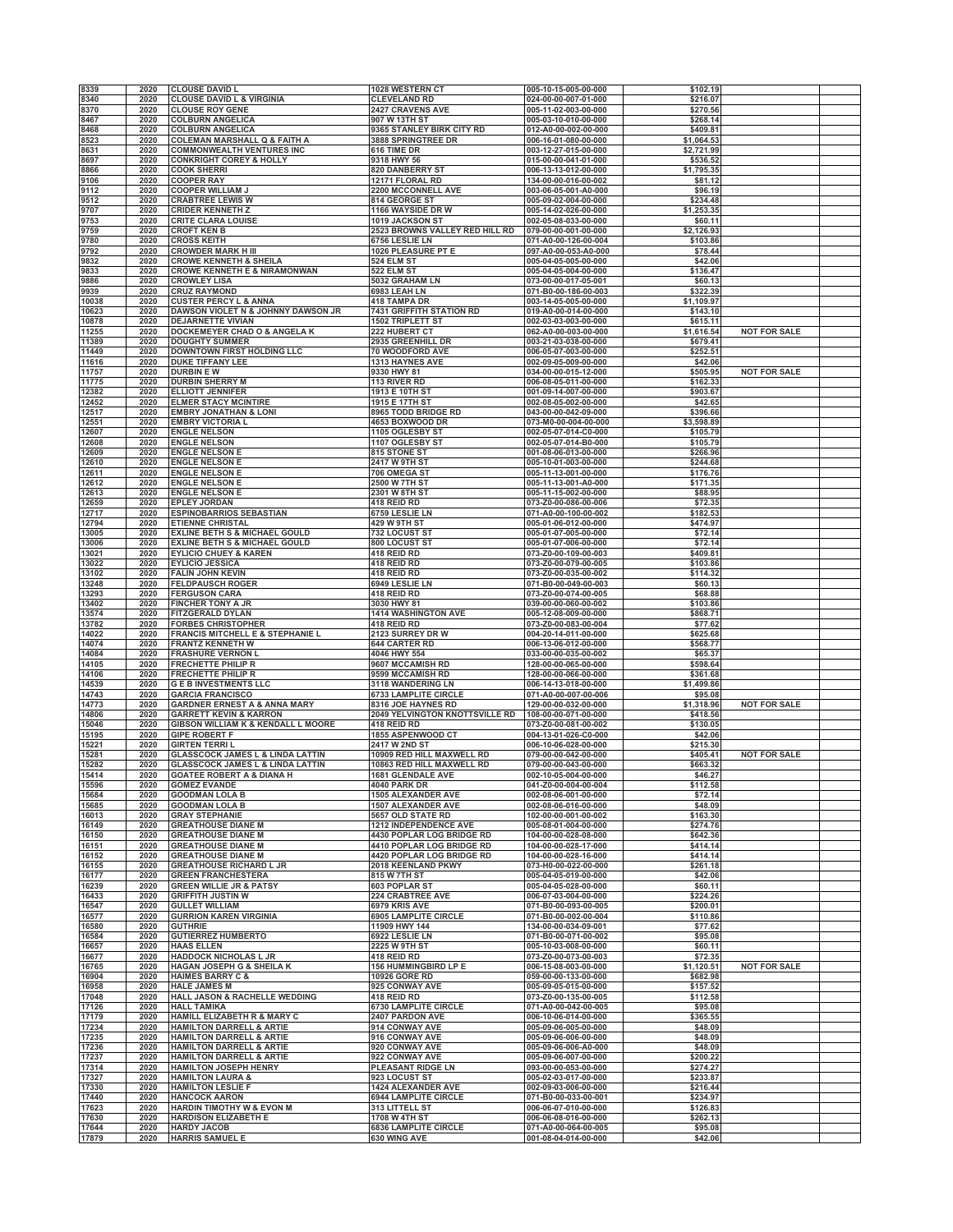| 17886          | 2020         | <b>HARRISON BILLY D &amp;</b>                                     | 1709 E 20TH ST                                    | 003-04-07-009-00-000                         | \$212.85               |                     |  |
|----------------|--------------|-------------------------------------------------------------------|---------------------------------------------------|----------------------------------------------|------------------------|---------------------|--|
| 17945          | 2020         | <b>HART RYAN</b>                                                  | <b>1301 MORELAND AVE</b>                          | 005-03-16-010-00-000                         | \$452.16               |                     |  |
| 18006          | 2020         | <b>HATCHER BETHANY</b>                                            | 709 E 21ST ST                                     | 003-03-10-005-00-000                         | \$466.57               |                     |  |
| 18168          | 2020<br>2020 | <b>HAWN JAMES D</b>                                               | 3020 DAVIESS ST<br>1661 GLENDALE AVE              | 003-09-06-030-00-000<br>002-10-05-009-00-000 | \$66.12                |                     |  |
| 18169<br>18315 | 2020         | <b>HAWS GLEN LEE JR</b><br><b>HAYDEN JAMES</b>                    | <b>6001 FIRST</b>                                 | 005-A0-00-001-00-001                         | \$192.40<br>\$269.92   |                     |  |
| 18501          | 2020         | <b>HAYDEN TIMOTHY M II</b>                                        | 2019 KEENLAND PKWY                                | 073-H0-00-023-00-000                         | \$290.92               |                     |  |
| 18633          | 2020         | <b>HAYS MICHELLE L</b>                                            | 2216 BERKSHIRE DR                                 | 004-20-19-019-00-000                         | \$2,372.34             |                     |  |
| 18640          | 2020         | <b>HAYSE ANDREA S</b>                                             | <b>2504 WINDSOR AVE</b>                           | 004-11-06-002-00-000                         | \$781.66               |                     |  |
| 18667          | 2020         | <b>HEAD BRIAN F</b><br><b>HEAD BRIAN F</b>                        | 4170 HWY 554                                      | 033-00-00-032-00-000                         | \$1,014.75             |                     |  |
| 18668<br>18714 | 2020<br>2020 | <b>HEAD PATSY G</b>                                               | <b>HWY 554</b><br>3507 BAYBROOK ST                | 033-00-00-033-00-000<br>006-13-10-005-00-000 | \$186.85<br>\$940.36   |                     |  |
| 18717          | 2020         | <b>HEAD RHONDA</b>                                                | 6875 LAMPLITE CIRCLE                              | 071-A0-00-036-00-002                         | \$147.53               |                     |  |
| 18737          | 2020         | <b>HEADY LARRY &amp; SHARON</b>                                   | 8801 KINGFISHER LAKE RD                           | 097-A0-00-036-00-000                         | \$2,625.01             | <b>NOT FOR SALE</b> |  |
| 18797          | 2020         | <b>HEDGES RICHARD &amp; DENNAE</b>                                | 2207 W 1ST ST                                     | 006-10-03-002-00-000                         | \$327.07               |                     |  |
| 18861<br>18912 | 2020<br>2020 | <b>HELM NATHAN S</b><br><b>HENDERSON ELIZABETH RITA</b>           | 6746 LAMPLITE CIRCLE<br><b>608 POINDEXTER ST</b>  | 071-A0-00-046-00-005<br>005-11-07-004-00-000 | \$95.08<br>\$219.45    |                     |  |
| 19101          | 2020         | <b>HERLEIN TIMOTHY</b>                                            | 4040 PARK DR                                      | 041-Z0-00-006-00-004                         | \$200.01               |                     |  |
| 19111          | 2020         | <b>HERN BRENDA LEE</b>                                            | <b>2989 LOST LAKE COVE</b>                        | 075-K0-00-151-00-000                         | \$5,241.64             |                     |  |
| 19211          | 2020         | <b>HICKS FRANK &amp; DONNA</b>                                    | <b>1919 HUGHES AVE</b>                            | 001-09-13-006-00-000                         | \$288.00               |                     |  |
| 19466          | 2020         | HILL KENNETH WAYNE & JULIE ANN                                    | 2024 W 5TH ST                                     | 005-11-05-009-00-000                         | \$234.48               |                     |  |
| 19514<br>19829 | 2020<br>2020 | <b>HILLARD TIFFANY B</b><br><b>HOGLE WILLIAM</b>                  | 109 W 19TH ST<br><b>4040 PARK DR</b>              | 003-01-01-004-00-000<br>041-Z0-00-003-00-007 | \$533.33<br>\$81.12    |                     |  |
| 19830          | 2020         | <b>HOGLE WILLIAM C JR &amp; SHEILA G</b>                          | <b>465 HARMONS FERRY RD W</b>                     | 059-00-00-060-00-000                         | \$441.27               |                     |  |
| 19960          | 2020         | HOMETOWN COLONY ESTATES LLC                                       | 5486 RED MILE LP                                  | 073-I0-00-086-00-000                         | \$73.19                |                     |  |
| 19970          | 2020         | <b>HONEYCUTT MARGARET K</b>                                       | 109 HIGH ST                                       | 084-A0-00-020-00-000                         | \$304.90               |                     |  |
| 20339          | 2020         | <b>HOWARD DENNIS</b>                                              | 418 REID RD                                       | 073-Z0-00-001-00-004                         | \$100.34               |                     |  |
| 20491<br>20559 | 2020<br>2020 | <b>HOWARD KIMBERLY ANN</b><br><b>HOWARD RICKY</b>                 | <b>10220 MAIN ST</b><br>10921 HWY 144             | 130-A0-00-117-00-000<br>127-00-00-023-00-001 | \$584.65<br>\$173.80   |                     |  |
| 20690          | 2020         | <b>HOWERTON JOHN III</b>                                          | <b>2653 WISTERIA GARDENS</b>                      | 003-38-05-171-00-000                         | \$1,522.61             |                     |  |
| 20809          | 2020         | <b>HUFF SAMUEL L &amp; VANESSA S</b>                              | 9563 MCCAMISH RD                                  | 128-00-00-069-00-000                         | \$603.86               |                     |  |
| 20882          | 2020         | <b>HUMPHREY ELBERT &amp; NANCY</b>                                | 1625 HALL ST                                      | 002-07-06-017-00-000                         | \$36.04                |                     |  |
| 20883<br>20992 | 2020<br>2020 | <b>HUMPHREY ELBERT W &amp; NANCY</b><br><b>HURM CHRISTOPHER D</b> | 1629 HALL ST<br>1533 E 20TH ST                    | 002-07-06-016-00-000<br>003-04-05-005-00-000 | \$36.04<br>\$248.32    |                     |  |
| 21063          | 2020         | <b>HUSKISSON RAYMOND L</b>                                        | <b>7335 LAMPLITE CIRCLE</b>                       | 071-B0-00-163-00-003                         | \$304.90               |                     |  |
| 21081          | 2020         | <b>HUTCHINS CHARLES M</b>                                         | 418 REID RD                                       | 073-Z0-00-144-00-004                         | \$95.08                |                     |  |
| 21307          | 2020         | <b>IJAMES MICHAEL</b>                                             | 703 STONE ST                                      | 001-08-06-020-00-000                         | \$306.62               |                     |  |
| 21881          | 2020         | <b>JACKSON KENNETH S &amp; JILL S</b>                             | 2200 VEACH RD                                     | 003-02-07-001-00-000                         | \$872.42               |                     |  |
| 21882<br>21888 | 2020<br>2020 | <b>JACKSON KENNETH S &amp; JILL S</b><br><b>JACKSON LAURA J</b>   | 2302 STRATFORD DR S<br>5840 MILLERS MILL RD       | 004-14-02-039-00-000<br>076-00-00-113-00-002 | \$2,447.52<br>\$339.86 |                     |  |
| 22121          | 2020         | <b>JAMES RENETTA</b>                                              | 1016 JACKSON ST                                   | 002-05-04-015-00-000                         | \$42.06                |                     |  |
| 22125          | 2020         | <b>JAMES RUBY H</b>                                               | 2833 MCFARLAND AVE                                | 005-14-02-003-00-000                         | \$241.02               |                     |  |
| 22126          | 2020         | <b>JAMES RUBY H</b>                                               | <b>2839 MCFARLAND AVE</b>                         | 005-14-02-002-00-000                         | \$1,494.62             |                     |  |
| 22189          | 2020         | <b>JARBOE ROBERT M</b>                                            | 8880 SACRA DR                                     | 084-A0-00-091-00-000                         | \$219.21               |                     |  |
| 22197<br>22232 | 2020<br>2020 | <b>JARNAGIN BILL</b><br>JAXON TATE INVESTMENTS LLC                | <b>2625 LANCASTER AVE</b><br>1711 NAVAJO DR       | 005-10-15-004-B0-000<br>004-11-07-030-00-000 | \$63.12<br>\$594.65    |                     |  |
| 22233          | 2020         | JAXON TATE INVESTMENTS LLC                                        | <b>2946 REID RD</b>                               | 088-00-00-020-00-000                         | \$596.89               |                     |  |
| 22381          | 2020         | JIMENEZ MEJIA JOSE V                                              | 6859 POND RIVER RD                                | 006-00-00-023-01-000                         | \$696.56               |                     |  |
| 22490          | 2020         | JOHNSON DOLORES JANE                                              | 3518 FENMORE ST                                   | 006-13-14-029-00-000                         | \$627.43               |                     |  |
| 22642          | 2020<br>2020 | <b>JOHNSON LISA</b>                                               | 305 LEGION BLVD W                                 | 003-09-17-002-00-000                         | \$462.96               |                     |  |
| 22786<br>22826 | 2020         | <b>JOHNSON URIAH</b><br><b>JOHNSTON NEIL</b>                      | 6828 THOMA DR<br>1220 NASSAU AVE                  | 071-Z0-00-028-00-003<br>005-03-13-004-00-000 | \$138.82<br>\$302.43   |                     |  |
| 23093          | 2020         | <b>JONES SANDRA</b>                                               | 1209 HWY 279 N                                    | 028-00-00-001-00-003                         | \$60.13                |                     |  |
| 23163          | 2020         | <b>JUAN IRMA</b>                                                  | 6962 LESLIE LN                                    | 071-B0-00-061-00-004                         | \$73.21                |                     |  |
| 23164          | 2020         | <b>JUAREZ ANDRES M</b>                                            | 418 REID RD                                       | 073-Z0-00-129-00-005                         | \$103.86               |                     |  |
| 23165          | 2020         | <b>JUAREZ LARA SAMANTHA</b>                                       | 6917 LAMPLITE CIRCLE                              | 071-B0-00-005-00-003                         | \$165.04               |                     |  |
| 23248<br>23362 | 2020<br>2020 | K E B REAL ESTATE HOLDINGS LLC<br><b>KAMUF KYLE</b>               | 2300 FREDERICA ST<br>3040 RUSSELL RD              | 004-03-08-001-00-000<br>080-00-00-091-01-000 | \$2,946.89<br>\$266.12 |                     |  |
| 23363          | 2020         | <b>KAMUF KYLE</b>                                                 | 3030 RUSSELL RD                                   | 080-00-00-088-01-000                         | \$81.93                |                     |  |
| 23707          | 2020         | <b>KELLY WILLIAM</b>                                              | 4960 POPLAR LOG BRIDGE RD                         | 104-00-00-031-00-001                         | \$158.03               |                     |  |
| 23759          | 2020         | <b>KENNEDY TAMMY</b>                                              | 807 GEORGE ST                                     | 005-09-03-044-C0-000                         | \$162.33               |                     |  |
| 23858<br>23903 | 2020<br>2020 | <b>KESSENGER BAIRIE A</b><br><b>KEYAKRINA LLC</b>                 | 418 REID RD<br>1407 WING AVE                      | 073-Z0-00-132-00-002<br>002-10-03-056-00-000 | \$269.92<br>\$798.79   |                     |  |
| 23948          | 2020         | <b>KIMBLEY TIMOTHY</b>                                            | <b>6708 LESLIE LN</b>                             | 071-A0-00-115-00-004                         | \$161.54               |                     |  |
| 23949          | 2020         | <b>KIMBLEY TONY</b>                                               | 6961 JAMIE LN                                     | 071-B0-00-134-00-005                         | \$95.08                |                     |  |
| 24075          | 2020         | <b>KINNEY BRAD</b>                                                | 1424 WING AVE                                     | 002-10-03-047-00-000                         | \$1,026.07             |                     |  |
| 24078<br>24085 | 2020<br>2020 | KINNEY E L & ELIZABETH LIFE ESTATE<br><b>KINNSER NATHAN</b>       | <b>4544 SPRINGLANE DR</b><br>7021 LAMPLITE CIRCLE | 074-A0-00-024-00-000<br>071-B0-00-018-00-007 | \$1,004.26<br>\$95.08  |                     |  |
| 24200          | 2020         | <b>KITTERMAN SANDRA</b>                                           | 6769 LAMPLITE CIRCLE                              | 071-A0-00-014-00-007                         | \$68.88                |                     |  |
| 24326          | 2020         | <b>KNOTT JAMES L &amp; BRENDA M</b>                               | <b>7631 STEVENS SCHOOL RD</b>                     | 123-00-00-049-07-000                         | \$1,521.75             |                     |  |
| 24404          | 2020         | <b>KNUTSON ELIZABETH</b>                                          | 6556 HWY 231                                      | 077-Z0-00-030-00-003                         | \$200.01               |                     |  |
| 24435          | 2020         | KOLLER DEBORAH ROBIN KOLLER &                                     | <b>WINDY HOLLOW RD</b>                            | 033-00-00-063-00-000                         | \$336.67               |                     |  |
| 24542<br>24621 | 2020<br>2020 | <b>KREISLE WALLACE K</b><br><b>KUEGEL KATHY J</b>                 | <b>424 HATHAWAY ST</b><br>1929 WINDSOR AVE        | 001-06-12-004-00-000<br>004-08-02-054-00-000 | \$48.09<br>\$235.08    |                     |  |
| 24722          | 2020         | L C M RENTAL PROPERTIES LLC                                       | 3802 LEGACY RUN                                   | 004-26-01-017-00-000                         | \$12,670.34            |                     |  |
| 25299          | 2020         | <b>LASHBROOK MARTHA JANE</b>                                      | <b>COLEMAND RD</b>                                | 068-00-00-052-00-001                         | \$851.22               |                     |  |
| 25487          | 2020         | <b>LEAK IVAN DEWAYNE</b>                                          | 110 DUBLIN LN                                     | 006-08-02-007-00-000                         | \$199.61               |                     |  |
| 25488<br>25547 | 2020<br>2020 | <b>LEAK JOHN T JR</b><br>LEE GREGORY & SHIRLEY LEE                | 1906 W 5TH ST<br>1909 E 10TH ST                   | 005-11-06-018-00-000<br>001-09-14-006-00-000 | \$30.05<br>\$872.21    |                     |  |
| 25689          | 2020         | <b>LEMASTER KATHRYN &amp;</b>                                     | <b>2669 VICTORY CT E</b>                          | 003-13-09-018-00-000                         | \$296.42               |                     |  |
| 25786          | 2020         | <b>LEWIS KAREN</b>                                                | <b>6835 LAMPLITE CIRCLE</b>                       | 071-A0-00-026-00-002                         | \$68.88                |                     |  |
| 25942          | 2020         | <b>LINDSEY HERMAN E</b>                                           | 904 ELSMERE ST                                    | 002-05-06-002-00-000                         | \$42.06                |                     |  |
| 25948<br>25973 | 2020<br>2020 | <b>LINDSEY KARL</b><br><b>LING ANTHONY WAYNE</b>                  | <b>1907 ALEXANDER AVE</b><br>2033 ARLINGTON PK DR | 003-05-07-016-00-000<br>073-H0-00-127-00-000 | \$66.12<br>\$383.61    |                     |  |
| 25981          | 2020         | <b>LING ROBERT LEO</b>                                            | 2034 W 10TH ST                                    | 005-10-10-009-00-000                         | \$42.06                |                     |  |
| 25985          | 2020         | <b>LINGLE SCOTT &amp; CODIE</b>                                   | 5225 PLEASANT VALLEY RD                           | 100-00-00-068-03-000                         | \$241.32               |                     |  |
| 26050          | 2020         | <b>LLOYD VENITA</b>                                               | 418 REID RD                                       | 073-Z0-00-038-00-002                         | \$121.32               |                     |  |
| 26114          | 2020<br>2020 | <b>LOGSDON JEFFREY</b><br><b>LORD TRACY</b>                       | 1529 W 2ND ST                                     | 006-05-03-004-00-000                         | \$93.81<br>\$247.19    |                     |  |
| 26195<br>26232 | 2020         | LOVE FRANK E & MARGARET L                                         | 418 REID RD<br>2215 HWY 144                       | 073-Z0-00-116-00-002<br>001-15-01-002-00-000 | \$697.38               |                     |  |
| 26239          | 2020         | <b>LOVE MARILYNN R &amp; TODD</b>                                 | 3316 OLD MILL LN                                  | 075-D0-00-004-00-000                         | \$2,266.59             |                     |  |
| 26254          | 2020         | <b>LOWE CHRISTINE THOMAS</b>                                      | <b>2020 YORK DR</b>                               | 004-14-04-002-00-000                         | \$936.08               | <b>NOT FOR SALE</b> |  |
| 26402          | 2020         | LYNCH RONALD E & TAMMY M                                          | 801 E 21ST ST                                     | 003-03-11-009-00-000                         | \$236.88               |                     |  |
| 26441<br>26641 | 2020<br>2020 | <b>LYONS TROY</b><br><b>MAERTZ SUSAN MARIE</b>                    | 6977 LESLIE LN<br>807 E 21ST ST                   | 071-B0-00-056-00-001<br>003-03-11-007-00-000 | \$182.53<br>\$168.91   |                     |  |
| 27090          | 2020         | <b>MARTIN JOHN W II &amp;</b>                                     | 1718 BLUFF AVE                                    | 002-07-08-014-00-000                         | \$253.10               |                     |  |
| 27316          | 2020         | <b>MATEO FRANSICO</b>                                             | 6955 KRIS AVE                                     | 071-B0-00-087-00-003                         | \$86.34                |                     |  |
| 27609          | 2020         | <b>MATTINGLY WILLIAM COLE</b>                                     | <b>1382 STINNETT RD</b>                           | 097-00-00-084-01-001                         | \$322.39               |                     |  |
| 27712          | 2020<br>2020 | <b>MAYA ALBERTO</b>                                               | 6931 KRIS AVE                                     | 071-B0-00-081-00-005                         | \$74.13                |                     |  |
| 27901<br>28027 | 2020         | <b>MCCAMPBELL WILL</b><br><b>MCCLAIN CATHERINE</b>                | 6873 LESLIE LN<br>6924 LEAH LN                    | 071-A0-00-075-00-004<br>071-B0-00-209-00-004 | \$147.53<br>\$95.08    |                     |  |
| 28093          | 2020         | <b>MCCORMICK MICHAEL</b>                                          | 6556 HWY 231                                      | 077-Z0-00-025-00-002                         | \$156.27               |                     |  |
| 28200          | 2020         | <b>MCDANIEL LARRY B &amp; BRENDA</b>                              | <b>8679 JACK HINTON RD</b>                        | 120-00-00-041-00-000                         | \$411.56               |                     |  |
| 28316          | 2020         | <b>MCFADDEN ERIC L</b>                                            | 171 BOOTH FIELD RD                                | 037-A0-00-036-00-000                         | \$3,927.56             | <b>NOT FOR SALE</b> |  |
| 28323          | 2020         | <b>MCFADDEN NICK</b>                                              | 1207 INDEPENDENCE AVE                             | 005-08-02-021-00-000                         | \$174.34               |                     |  |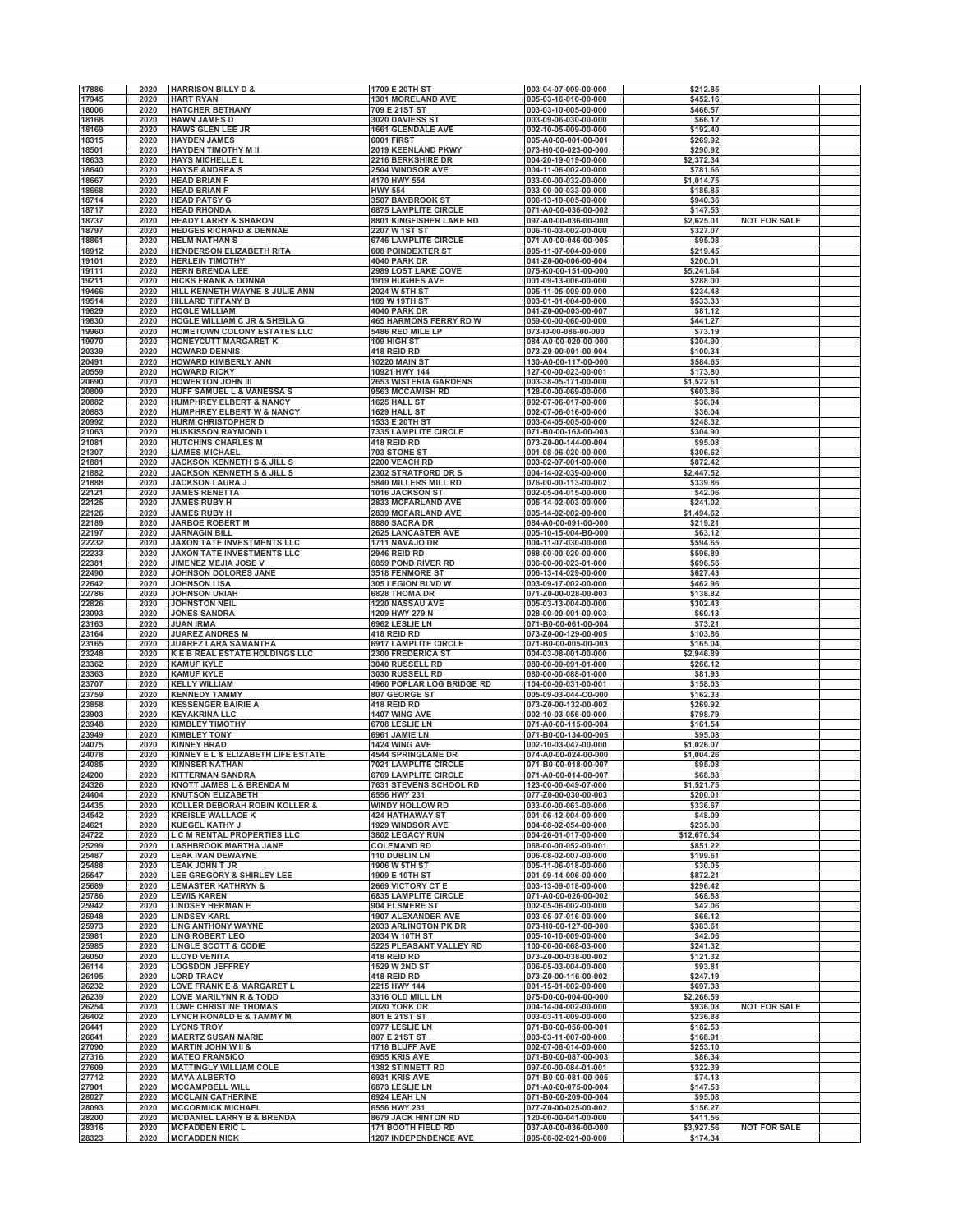|                |      |                                                         |                              | 006-18-02-002-00-000 |             |                     |
|----------------|------|---------------------------------------------------------|------------------------------|----------------------|-------------|---------------------|
| 28339          | 2020 | <b>MCFARLAND GREGORY WAYNE</b>                          | 918 DEER HAVEN DR            |                      | \$970.12    |                     |
| 28699          | 2020 | <b>MEADOR SAMUEL A</b>                                  | <b>1026 JACKSON ST</b>       | 002-05-04-018-00-000 | \$188.79    |                     |
| 28717          | 2020 | <b>MEANS LISA D</b>                                     | 2605 VICTORY CT E            | 003-13-09-002-00-000 | \$252.51    |                     |
| 28781          | 2020 | <b>MEISSNER WILLIAM</b>                                 | 1706 ALEXANDER AVE           | 002-08-09-002-00-000 | \$198.41    |                     |
| 28855          | 2020 | <b>MERCER CASEY W</b>                                   | 6303 HWY 762                 | 090-00-00-109-00-000 | \$99.42     |                     |
| 28888          | 2020 | <b>MEREDITH DEBBIE</b>                                  | 231 CHESTNUT GROVE RD N      | 106-00-00-036-00-000 | \$5,130.45  |                     |
| 28970          | 2020 | <b>MESERVE CRYSTAL</b>                                  | 418 REID RD                  | 073-Z0-00-050-00-002 | \$65.37     |                     |
| 29041          | 2020 | <b>MICHIE STANLEY</b>                                   | 4040 PARK DR                 | 041-Z0-00-007-00-002 | \$60.13     |                     |
|                |      |                                                         |                              |                      |             |                     |
| 29155          | 2020 | <b>MILES VICKI L</b>                                    | 3212 PLEASANT VALLEY RD      | 074-00-00-081-00-000 | \$2,546.33  |                     |
| 29198          | 2020 | <b>MILLAY GREGORY ALLEN</b>                             | 1590 FOGLE RD                | 012-00-00-016-00-000 | \$470.99    |                     |
| 29227          | 2020 | <b>MILLAY MARTIN</b>                                    | 6776 LESLIE LN               | 071-A0-00-131-00-001 | \$173.80    |                     |
| 29297          | 2020 | <b>MILLER CHARLES S</b>                                 | 426 E 20TH ST                | 003-02-05-043-00-000 | \$144.29    |                     |
| 29401          | 2020 | <b>MILLER MARIA ELAINE</b>                              | 418 REID RD                  | 073-Z0-00-104-00-006 | \$177.28    |                     |
| 29949          | 2020 | <b>MOODY JOYCE G</b>                                    | <b>1911 ALEXANDER AVE</b>    | 003-05-07-015-00-000 | \$288.60    |                     |
|                |      |                                                         |                              |                      |             |                     |
| 30084          | 2020 | <b>MOORMAN SALLYE F</b>                                 | 2519 W 8TH ST                | 005-10-11-005-00-000 | \$318.06    |                     |
| 30097          | 2020 | <b>MORBURGER BROTHERS ESTATE</b>                        | <b>JACKSON RD N</b>          | 052-00-00-016-00-000 | \$361.68    |                     |
| 30212          | 2020 | <b>MORRIS IVY JEAN</b>                                  | 9325 HWY 60 W                | 011-00-00-014-00-000 | \$937.83    |                     |
| 30277          | 2020 | <b>MORRIS RICKY D</b>                                   | 736 CEDAR ST                 | 005-01-08-012-00-000 | \$186.97    |                     |
| 30646          | 2020 | <b>MURPHY JOHN E</b>                                    | 1821 W 6TH ST                | 005-05-01-032-00-000 | \$72.14     |                     |
| 30647          | 2020 | <b>MURPHY JOHN ERNEST</b>                               | <b>1823 W 6TH ST</b>         | 005-05-01-033-00-000 | \$224.26    |                     |
| 30807          | 2020 | <b>MYERS JACK ENTERPRISES INC</b>                       | 521 PARRISH AVE E            | 002-04-06-008-00-000 | \$308.42    |                     |
|                |      |                                                         |                              |                      |             |                     |
| 30813          | 2020 | <b>MYERS KURT</b>                                       | 7184 HWY 762                 | 103-00-00-006-00-003 | \$726.26    |                     |
| 30872          | 2020 | <b>NALL JOYCE P</b>                                     | 1909 CLINTON PL E            | 004-05-02-020-00-000 | \$1,156.25  |                     |
| 31163          | 2020 | <b>NEWCOM DARLENE K</b>                                 | 715 GLENN CT                 | 061-D0-00-012-00-000 | \$1,098.68  |                     |
| 31216          | 2020 | <b>NEWTON CHARLES</b>                                   | 2710 W 4TH ST                | 006-12-02-032-00-000 | \$303.64    |                     |
| 31244          | 2020 | <b>NEWTON TOMEKA L &amp; ROGER P</b>                    | <b>3028 VEACH RD</b>         | 003-14-02-023-00-000 | \$602.96    |                     |
| 31298          | 2020 | NICOLAS WILLIAM C & ANGELA D                            | <b>7416 FRENCH ISLAND RD</b> | 019-A0-00-007-00-000 | \$226.21    |                     |
| 31342          | 2020 |                                                         | 367 CHESTNUT GROVE RD N      |                      |             |                     |
|                |      | <b>NOBLE MICHAEL G &amp; CHRISTINA D</b>                |                              | 096-00-00-062-00-000 | \$971.03    |                     |
| 31459          | 2020 | <b>NUAM PAU SUAN</b>                                    | 2637 CHERRY BLOSSOM CT       | 064-A0-00-495-00-000 | \$346.04    |                     |
| 31841          | 2020 | OHIO VALLEY MOTOR SALES LLC                             | 3926 HWY 144                 | 061-B0-00-065-A0-000 | \$2,696.90  |                     |
| 32010          | 2020 | <b>OOST MATTHEW J</b>                                   | 3018 YOSEMITE DR             | 006-14-06-042-00-000 | \$1,463.18  | <b>NOT FOR SALE</b> |
| 32011          | 2020 | <b>OOST MICHAEL D</b>                                   | 2749 W 9TH ST                | 005-13-09-008-00-000 | \$526.09    |                     |
| 32139          | 2020 | <b>OSTEEN SONNY JOE</b>                                 | 11348 HWY 431                | 059-00-00-023-00-000 | \$1,763.06  |                     |
| 32226          | 2020 | <b>OWENS JOANNA M</b>                                   | 5516 MILLERS MILL RD         | 076-00-00-111-00-000 | \$418.56    |                     |
| 32606          | 2020 | <b>PALMER RONALD &amp; STACEY</b>                       | <b>1627 PAYNE AVE</b>        | 001-09-02-014-00-000 | \$60.11     |                     |
|                | 2020 | <b>PARKS MARK E &amp; DAWN</b>                          |                              |                      |             |                     |
| 32715          |      |                                                         | 2011 LANCASTER AVE           | 005-10-16-003-00-000 | \$360.75    |                     |
| 33432          | 2020 | <b>PAYNE MARY E</b>                                     | 2527 CHRISTIE PL             | 004-12-08-034-00-000 | \$608.48    |                     |
| 33483          | 2020 | <b>PAYNE RANDY &amp; MELINDA</b>                        | 10651 KELLY CEMETERY RD      | 096-00-00-081-02-001 | \$96.84     |                     |
| 33542          | 2020 | <b>PAYNE STEVE R &amp; KAREN</b>                        | 8122 HWY 231                 | 092-00-00-002-00-000 | \$274.27    |                     |
| 33768          | 2020 | PENDLETON ROBERT F JR                                   | <b>624 JACKSON ST</b>        | 001-07-06-005-00-000 | \$245.30    |                     |
| 33846          | 2020 | PERRY JAMES SYLVESTER JR                                | 9249 KELLY CEMETERY RD       | 084-A0-00-037-00-000 | \$653.18    | <b>NOT FOR SALE</b> |
| 33899          | 2020 | PETTREY TRACY                                           | 2229 MCCONNELL AVE           | 003-06-04-003-00-000 | \$345.71    | <b>NOT FOR SALE</b> |
|                |      |                                                         | 515 W 9TH ST                 | 005-01-07-013-00-000 | \$72.14     |                     |
| 33915          | 2020 | <b>PEYTON STEVE</b>                                     |                              |                      |             |                     |
| 34010          | 2020 | PHILLIPS JOSEPH V                                       | 2620 LANCASTER AVE           | 005-10-15-049-00-000 | \$161.12    |                     |
| 34058          | 2020 | PHIPPS JASON M & BRITTANY K SAPP                        | 6978 LESLIE LN               | 071-B0-00-057-00-007 | \$776.88    |                     |
| 34173          | 2020 | PIPER DELORES J                                         | 3328 E 10TH ST               | 061-C0-00-049-00-000 | \$686.05    |                     |
| 34341          | 2020 | PORTER AMANDA GIBSON                                    | <b>725 HATHAWAY ST</b>       | 001-07-11-009-00-000 | \$60.11     |                     |
| 34492          | 2020 | POWELL DAVID & ANGEL                                    | 2240 BURTON RD               | 065-B0-00-005-00-000 | \$4,716.09  |                     |
| 34755          | 2020 | PROCTOR DOROTHY                                         | 418 REID RD                  | 073-Z0-00-097-00-001 | \$60.13     |                     |
|                |      |                                                         |                              |                      |             |                     |
| 34776          | 2020 | PROJECT 1924 LLC                                        | 1725 WINDING WAY             | 003-06-09-016-00-000 | \$499.64    |                     |
| 34935          | 2020 | <b>PYTLIK RICHARD</b>                                   | 910 MCGILL ST                | 005-09-04-003-00-000 | \$48.09     |                     |
| 34989          | 2020 | <b>QUINN ANTHONY</b>                                    | 6834 LESLIE LN               | 071-A0-00-141-00-005 | \$159.79    |                     |
| 35624          | 2020 | RECOMMENDED MANAGEMENT LLC                              | 6330 WATERFIELD DR           | 086-A0-00-001-C0-000 | \$221.80    |                     |
| 35625          | 2020 | RECOMMENDED MANAGEMENT LLC                              | 6320 WATERFIELD DR           | 086-A0-00-001-D0-000 | \$221.80    |                     |
| 35626          | 2020 | RECOMMENDED MANAGEMENT TEAM LLC                         | <b>HWY 405</b>               | 086-A0-00-001-A0-000 | \$414.14    | <b>NOT FOR SALE</b> |
| 35916          | 2020 | <b>REPROINDY INC</b>                                    | <b>617 CHUCK GRAY CT</b>     | 003-12-27-032-F0-000 | \$18,081.59 |                     |
| 35917          | 2020 | <b>REPROINDY INC</b>                                    | <b>630 CHUCK GRAY CT</b>     | 003-12-27-032-B0-000 | \$15,100.61 |                     |
|                |      |                                                         |                              |                      |             |                     |
| 35918          | 2020 | <b>REPROINDY INC</b>                                    | <b>636 CHUCK GRAY CT</b>     | 003-12-27-032-A0-000 | \$14,646.01 |                     |
| 35955          | 2020 | <b>REYNOLDS ANN B</b>                                   | 3525 CANNONADE LP S          | 074-E0-00-143-00-000 | \$2,285.86  |                     |
| 35969          | 2020 | <b>REYNOLDS DARLENE JOY</b>                             | <b>1909 REID RD</b>          | 073-F0-00-003-00-000 | \$446.52    |                     |
| 35977          | 2020 | <b>REYNOLDS J W &amp; GLADYS</b>                        | <b>1435 W 9TH ST</b>         | 005-06-01-007-00-000 | \$60.11     |                     |
| 35993          | 2020 | REYNOLDS MARVIN E JR & KAREN A                          | 708 DEER TRAIL               | 006-14-13-005-00-000 | \$1,496.39  | <b>NOT FOR SALE</b> |
| 36193          | 2020 | <b>RICHARDS CATALINA</b>                                | RED HILL MAXWELL RD          | 092-00-00-006-00-000 | \$99.42     |                     |
|                | 2020 |                                                         |                              | 001-07-07-003-00-000 |             |                     |
| 36205<br>36206 | 2020 | RICHARDS LOUVENIA DOROTHEA<br><b>RICHARDS LOVENIA D</b> | 612 HALL ST                  |                      | \$124.43    |                     |
|                |      |                                                         | 614 HALL ST                  | 001-07-07-004-00-000 | \$42.06     |                     |
| 36273          | 2020 | <b>RICHMOND E W</b>                                     | <b>WRIGHTS LANDING RD</b>    | 086-A0-00-004-A0-000 | \$361.68    |                     |
| 36324          | 2020 | <b>RIGGS ANGELA MARIE</b>                               | <b>1736 MCCULLOCH AVE</b>    | 001-09-11-019-00-000 | \$396.84    |                     |
| 36346          | 2020 | <b>RILEY BRAD</b>                                       | 731 HARMONS FERRY RD W       | 059-00-00-067-00-002 | \$348.63    |                     |
| 36633          | 2020 | <b>ROBERTS BOBBY A &amp; SHIRLEY</b>                    | 2730 MORNINGSIDE DR          | 003-06-12-019-00-000 | \$995.10    |                     |
| 36726          | 2020 | <b>ROBERTS JAMIE</b>                                    | 2630 LANCASTER AVE           | 005-10-15-007-A0-000 | \$325.27    |                     |
| 36828          | 2020 | ROBERTS MISTY D & ROBERT L DODDS                        | 2514 PARDON AVE              | 006-10-06-020-00-003 | \$84.15     |                     |
| 37068          | 2020 |                                                         |                              |                      | \$6,975.84  |                     |
|                |      | <b>ROBY MARY SPOA TRUST</b>                             | <b>110 CARLTON DR</b>        | 055-00-00-009-05-000 |             |                     |
| 37129          | 2020 | <b>RODRIGUEZ CARLOS</b>                                 | 418 REID RD                  | 073-Z0-00-045-00-006 | \$72.35     |                     |
| 37147          | 2020 | <b>ROGERS CAROLYN</b>                                   | 6830 LESLIE LN               | 071-A0-00-140-00-004 | \$165.04    |                     |
| 37256          | 2020 | <b>ROSS HARLAN</b>                                      | <b>6864 LAMPLITE CIRCLE</b>  | 071-A0-00-071-00-009 | \$86.34     |                     |
| 37273          | 2020 | <b>ROSS MURIYD</b>                                      | 6913 LAMPLITE CIRCLE         | 071-B0-00-004-00-007 | \$95.08     |                     |
| 37385          | 2020 | RUBSAM JOSEPH E & LESLIE GRAHAM                         | 904 SUTHERLAND AVE           | 005-09-05-002-00-000 | \$36.04     |                     |
| 37422          | 2020 | <b>RUDISELL BRIAN</b>                                   | 7848 HWY 2830                | 085-00-00-009-00-003 | \$497.23    |                     |
| 37529          | 2020 | <b>RUSSELL DANIEL LYNN</b>                              | <b>2450 SOUTH HAMPTON RD</b> | 087-00-00-051-00-000 | \$2,923.99  |                     |
| 37739          | 2020 | <b>SADDLER SHAUNA</b>                                   | 4334 LANDSDOWNE N            | 003-25-03-021-00-000 | \$1,851.32  |                     |
|                | 2020 |                                                         |                              |                      | \$165.04    |                     |
| 37765          |      | <b>SALAZAR HOMERO</b>                                   | 418 REID RD                  | 073-Z0-00-122-00-004 |             |                     |
| 37843          | 2020 | <b>SANCHEZ ROBLES MELISA</b>                            | <b>418 REID RD</b>           | 073-Z0-00-093-00-004 | \$220.99    |                     |
| 37971          | 2020 | <b>SANTIAGO JESUS &amp; CECILIA SANTOS</b>              | 1528 E 19TH ST               | 003-04-05-018-00-000 | \$105.19    |                     |
| 37972          | 2020 | <b>SANTIAGO JESUS &amp; CECILLIA SANTOS</b>             | 1543 E 19TH ST               | 003-04-06-016-00-000 | \$168.33    |                     |
| 38110          | 2020 | <b>SCHARTUNG CHRIS</b>                                  | 2539 IROQUOIS DR             | 004-11-06-014-00-000 | \$532.71    |                     |
| 38112          | 2020 | <b>SCHARTUNG CHRISTOPHER J</b>                          | 2310 W 6TH ST                | 005-11-03-016-00-000 | \$216.44    |                     |
| 38217          | 2020 | <b>SCHNEIDER JOHN &amp; TAMMY</b>                       | 6751 LESLIE LN               | 071-A0-00-102-00-002 | \$95.08     |                     |
| 38218          | 2020 | <b>SCHNEIDER MATT D &amp; BETHANY A</b>                 | 2632 CHATHAM LN              | 074-H0-00-070-00-000 | \$3,878.35  |                     |
| 38529          | 2020 | <b>SETTLES JOSHUA M</b>                                 | 805 LOCUST ST                | 005-01-06-015-00-000 | \$443.72    |                     |
|                |      |                                                         |                              |                      |             |                     |
| 38570          | 2020 | <b>SHADRICK ERNEST &amp; MAGGIE</b>                     | 2027 HUGHES AVE              | 001-09-12-001-00-000 | \$186.85    |                     |
| 39272          | 2020 | <b>SIMS JONATHON A</b>                                  | 2017 HWY 554                 | 049-00-00-041-00-000 | \$983.29    |                     |
| 39313          | 2020 | <b>SINNETT EMMA</b>                                     | 3957 HWY 554                 | 033-00-00-040-00-000 | \$278.70    |                     |
| 39314          | 2020 | <b>SINNETT JAMES</b>                                    | 7034 HWY 815                 | 015-A0-00-038-00-000 | \$200.01    |                     |
| 39315          | 2020 | SINNETT JAMES JANICE & EMMA                             | <b>HWY 815</b>               | 015-A0-00-039-00-000 | \$151.88    |                     |
| 39317          | 2020 | SINNETT MARY ELIZABETH                                  | <b>1000 JACKSON ST</b>       | 002-05-04-010-00-000 | \$39.07     |                     |
| 39488          | 2020 | <b>SMITH ADRIAN OWEN</b>                                | 252 TREMONT DR               | 003-09-14-015-00-000 | \$396.84    |                     |
|                | 2020 |                                                         |                              |                      |             | <b>NOT FOR SALE</b> |
| 39674          |      | <b>SMITH JUNIUS K</b>                                   | <b>1617 OHIO ST</b>          | 006-09-02-007-00-000 | \$353.53    |                     |
| 39690          | 2020 | <b>SMITH M DOUGLAS</b>                                  | 7103 JOE HAYNES RD           | 121-00-00-010-06-000 | \$418.56    |                     |
| 39789          | 2020 | <b>SMITH SANDRA F</b>                                   | 1523 W 4TH ST                | 006-06-06-006-00-000 | \$244.68    |                     |
| 39810          | 2020 | <b>SMITH STEVEN K &amp; DIANE</b>                       | 3520 NEW HARTFORD RD         | 003-11-18-001-00-000 | \$17,356.01 |                     |
| 39854          | 2020 | SNELSON JESSIE OLIVER                                   | <b>GOBLER FORD RD</b>        | 107-00-00-033-00-000 | \$93.03     |                     |
| 39856          | 2020 | SNIDER KENNETH E                                        | 1701 LEITCHFIELD RD          | 002-08-03-008-00-000 | \$945.65    | <b>NOT FOR SALE</b> |
| 39889          | 2020 | <b>SNYDER MICHAEL G</b>                                 | <b>627 DAVIESS ST</b>        | 001-03-04-019-00-000 | \$402.23    |                     |
| 39974          | 2020 | <b>SOSH ORVILLE &amp; KIMBERLY</b>                      | <b>5756 MAY RD</b>           | 026-00-00-021-01-000 | \$60.13     |                     |
| 40098          |      |                                                         |                              |                      |             |                     |
|                | 2020 | <b>SPARKS JAMES &amp; SHEILA</b>                        | 908 JAMES GARRARD DR         | 061-C0-00-020-00-000 | \$1,280.50  |                     |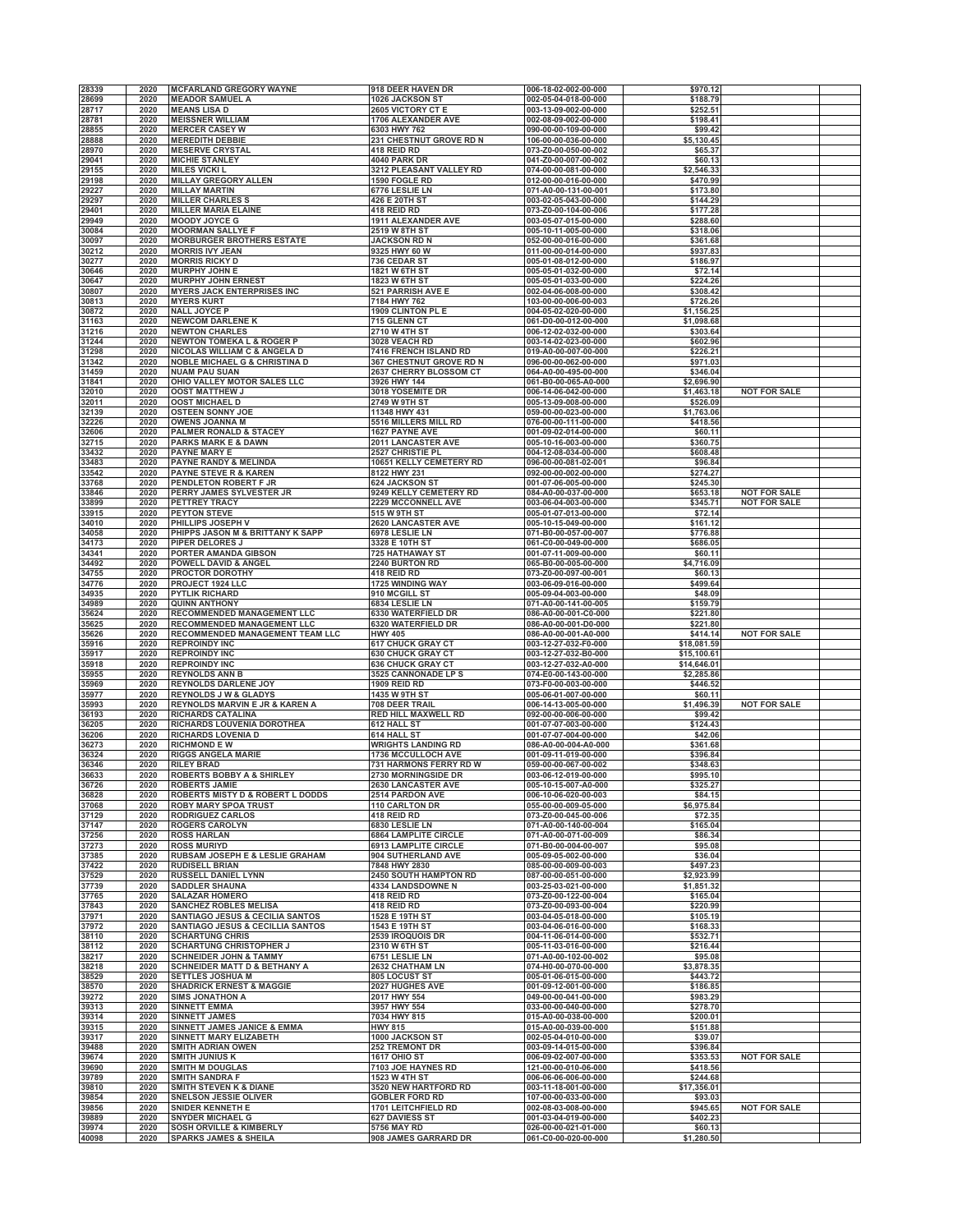|                    | 2020         | <b>SPENCE JAMES</b>                                                                   | 418 REID RD                                            | 073-Z0-00-138-00-006                         | \$217.48               |                     |  |
|--------------------|--------------|---------------------------------------------------------------------------------------|--------------------------------------------------------|----------------------------------------------|------------------------|---------------------|--|
| 40147<br>40240     | 2020         | <b>SPURRIER STEVE</b>                                                                 | 8931 AUBREY RD                                         | 084-00-00-057-00-000                         | \$717.52               | <b>NOT FOR SALE</b> |  |
| 40664              | 2020         | <b>STEWART CHARLES R &amp; PAULA H</b>                                                | 1251 E 6TH ST                                          | 001-07-04-008-00-000                         | \$176.17               |                     |  |
| 40665              | 2020         | STEWART CHARLES R & PAULA H                                                           | 802 POINDEXTER ST                                      | 005-09-01-001-00-000                         | \$163.52               |                     |  |
| 40674              | 2020         | <b>STEWART EDWARD R ESTATE</b>                                                        | 390 HWY 140 W                                          | 059-A0-00-042-00-000                         | \$143.10               |                     |  |
| 40887              | 2020         | <b>STONE ROSALEE P</b>                                                                | 4205 VEACH RD                                          | 055-00-00-038-00-000                         | \$186.85               |                     |  |
| 41071              | 2020         | <b>STROMAN SASHA</b>                                                                  | 1035 WESTERN CT                                        | 005-10-15-004-00-000                         | \$147.30               |                     |  |
| 41349<br>41397     | 2020<br>2020 | SWEENEY JOHN M & WANDA M<br>SYCAMORE SQUARE HOME OWNERS ASSOC                         | 4925 GRAHAM LN<br>913 W 1ST ST                         | 073-B0-00-017-00-000<br>006-04-04-001-00-001 | \$922.09<br>\$192.40   | <b>NOT FOR SALE</b> |  |
| 41598              | 2020         | <b>TAPP MAKAYLA ERIN NICOLE</b>                                                       | 29 PLUM ST                                             | 006-04-02-015-00-000                         | \$60.70                |                     |  |
| 41698              | 2020         | <b>TAYLOR FAYE</b>                                                                    | 2010 HALL ST                                           | 003-03-14-004-00-000                         | \$162.33               |                     |  |
| 41702              | 2020         | <b>TAYLOR FRONA</b>                                                                   | 6920 KRIS AVE                                          | 071-B0-00-116-00-005                         | \$109.08               |                     |  |
| 41778              | 2020         | TAYLOR MARY J                                                                         | 2216 LOCUST ST                                         | 004-03-04-009-00-000                         | \$787.06               |                     |  |
| 41804              | 2020         | <b>TAYLOR RIAN D</b>                                                                  | 8635 OLD HARTFORD RD                                   | 092-00-00-079-00-004                         | \$234.97               |                     |  |
| 41828              | 2020         | <b>TAYLOR TAMMY</b>                                                                   | 418 REID RD                                            | 073-Z0-00-059-00-004                         | \$88.10                |                     |  |
| 41874              | 2020         | <b>TELEPHONE ANSWERING SERVICE</b>                                                    | 715 FULTON DR                                          | 003-12-27-033-00-000                         | \$886.19               |                     |  |
| 41900              | 2020         | <b>TERRY DAKOTA S &amp; DERRICK</b>                                                   | 2920 CHOCTAW DR                                        | 004-12-22-009-00-000                         | \$738.35               |                     |  |
| 42019              | 2020         | THE PACIFIC WEST GROUP INC                                                            | 209 HWY 140 W                                          | 059-A0-00-015-00-000                         | \$186.85<br>\$5,868.49 |                     |  |
| 42822<br>42860     | 2020<br>2020 | TLD LOGISTICS SERVICES INC<br><b>TOMAS MAGDALENA</b>                                  | 2615 HWY 81<br>4040 PARK DR                            | 039-00-00-070-00-012<br>041-Z0-00-014-00-003 | \$79.32                |                     |  |
| 42894              | 2020         | <b>TONG STEPHANIE</b>                                                                 | 1804 E 15TH ST                                         | 002-08-06-020-00-000                         | \$72.14                |                     |  |
| 42925              | 2020         | <b>TOOTERS LAWN MOWERS PARTS &amp; REPAIR</b>                                         | 3210 JEFFERSON ST                                      | 003-10-02-024-00-000                         | \$604.28               |                     |  |
| 42927              | 2020         | TOP OF THE LINE INVESTMENTS COMPANY                                                   | <b>1212 W 4TH ST</b>                                   | 006-03-09-010-00-000                         | \$227.89               |                     |  |
| 42937              | 2020         | <b>TORREZ JESSICA</b>                                                                 | 6947 LEAH LN                                           | 071-B0-00-177-00-004                         | \$86.34                |                     |  |
| 42944              | 2020         | <b>TOTTEN PAMELA S</b>                                                                | 1308 INDEPENDENCE AVE                                  | 005-08-01-010-00-000                         | \$435.93               |                     |  |
| 42945              | 2020         | TOTTEN PAMELA S & LOIS SPENCER                                                        | 1119 HALL ST                                           | 002-05-09-013-00-000                         | \$197.19               |                     |  |
| 43416              | 2020         | TURNER LAWRENCE & CHRISTA ESTES                                                       | 1932 E 15TH ST                                         | 002-08-04-001-00-000                         | \$72.14                |                     |  |
| 43444              | 2020         | <b>TURNER VICKI L</b>                                                                 | 102 WARWICK DR W                                       | 003-12-06-029-00-000                         | \$388.41               |                     |  |
| 43513              | 2020         | UNDERHILL EVERETT JR & GLENDORA                                                       | <b>721 STONE ST</b>                                    | 001-08-06-019-00-000                         | \$90.17                |                     |  |
| 43656<br>43967     | 2020<br>2020 | <b>VANDERBILT MORTGAGE &amp; FINANCE</b><br><b>VOWELS HUBERT L SR &amp; CHRISTINE</b> | 9900 HWY 815<br>200 BEN FORD RD                        | 025-00-00-015-01-001<br>051-00-00-022-00-001 | \$934.33<br>\$311.92   |                     |  |
| 44278              | 2020         | <b>WALTON ANDREW C</b>                                                                | <b>6420 OLD STATE RD</b>                               | 102-00-00-066-00-004                         | \$68.88                |                     |  |
| 44540              | 2020         | <b>WATERLINE ADVERTISING LLC</b>                                                      | 1201 HALL ST                                           | 002-05-10-017-00-000                         | \$1,966.20             |                     |  |
| 44586              | 2020         | <b>WATHEN JOHN &amp; ANGELA</b>                                                       | 8159 CRISP RD                                          | 122-00-00-067-01-001                         | \$549.68               |                     |  |
| 44637              | 2020         | <b>WATKINS CHAD</b>                                                                   | 938 MORELAND AVE                                       | 005-06-02-004-00-000                         | \$310.22               |                     |  |
| 44638              | 2020         | <b>WATKINS CHAD</b>                                                                   | 568 YELVINGTON GRANDVIEW RD                            | 097-00-00-008-00-000                         | \$4,046.46             |                     |  |
| 44649              | 2020         | <b>WATKINS KEITH</b>                                                                  | <b>625 POPLAR ST</b>                                   | 005-04-05-022-00-000                         | \$108.79               |                     |  |
| 44652              | 2020         | <b>WATKINS LAURA E</b>                                                                | 2523 W 8TH ST                                          | 005-10-11-006-00-000                         | \$294.02               | <b>NOT FOR SALE</b> |  |
| 44670              | 2020         | <b>WATSON BRENDA JUNE &amp;</b>                                                       | 2004 MCCULLOCH AVE                                     | 062-B0-00-074-00-000                         | \$151.88               |                     |  |
| 44698              | 2020         | <b>WATTS EDNA</b>                                                                     | 6912 BOTELER RD                                        | 111-00-00-044-00-000                         | \$1.450.30             |                     |  |
| 44699<br>44944     | 2020<br>2020 | <b>WATTS EDNA</b><br><b>WELCH JOSEPH</b>                                              | 6923 BOTELER RD<br>6923 KRIS AVE                       | 111-00-00-043-02-000<br>071-B0-00-079-00-001 | \$379.16<br>\$60.13    |                     |  |
| 45188              | 2020         | <b>WEST SIDE AUTO PARTS INC</b>                                                       | 2225 LANCASTER AVE                                     | 005-10-16-006-00-000                         | \$60.11                |                     |  |
| 45189              | 2020         | <b>WEST SIDE AUTO PARTS INC</b>                                                       | 2221 LANCASTER AVE                                     | 005-10-16-005-00-000                         | \$60.11                |                     |  |
| 45267              | 2020         | <b>WESTERFIELD TERRY W</b>                                                            | 941 DIXIANA DR                                         | 003-11-12-009-00-000                         | \$2,620.61             |                     |  |
| 45431              | 2020         | <b>WHITAKER ELEANOR</b>                                                               | 2106 WESTVIEW DR                                       | 004-12-06-009-00-000                         | \$592.24               |                     |  |
| 45444              | 2020         | <b>WHITAKER ROBERT M &amp; ELEANOR</b>                                                | 6577 MASONVILLE HABIT RD                               | 090-00-00-005-00-000                         | \$674.04               |                     |  |
| 45795              | 2020         | <b>WILHOITE JAMES R</b>                                                               | 2855 HWY 554                                           | 041-00-00-098-01-000                         | \$5,646.64             |                     |  |
| 46043              | 2020         | <b>WILLIAMS ROGER</b>                                                                 | 4750 WINDY HOLLOW RD                                   | 033-00-00-074-07-000                         | \$290.01               |                     |  |
| 46175              | 2020         | <b>WILSON ARIZONA</b>                                                                 | 6700 LESLIE LN                                         | 071-A0-00-113-00-005                         | \$131.80               |                     |  |
| 46232              | 2020         | <b>WILSON HOUSING LLC</b>                                                             | 726 HALL ST                                            | 001-07-12-007-00-000                         | \$60.11                |                     |  |
| 46260<br>46677     | 2020<br>2020 | <b>WILSON JUSTIN K</b><br><b>WOOD EURIA &amp; SHIRLEY</b>                             | 7089 LAMPLITE CIRCLE<br>505 MAPLE ST                   | 071-B0-00-143-00-003<br>005-04-03-026-00-000 | \$77.62<br>\$36.04     |                     |  |
| 46712              | 2020         | WOODARD JAMES M & TERESA B WOODARD                                                    | 2321 W 9TH ST                                          | 005-10-02-007-00-000                         | \$60.11                |                     |  |
| 46866              | 2020         | <b>WOOTON CHARLES E SR &amp;</b>                                                      | 1046 LAKESIDE GREEN                                    | 097-A0-00-112-00-000                         | \$151.88               |                     |  |
| 46909              | 2020         | <b>WORTHINGTON DUSTIE L &amp;</b>                                                     | 7580 HWY 405                                           | 085-00-00-067-00-000                         | \$361.68               | <b>NOT FOR SALE</b> |  |
| 46970              | 2020         | <b>WRIGHT DOROTHY</b>                                                                 | 921 MCGILL ST                                          | 005-09-03-024-00-000                         | \$42.06                |                     |  |
|                    |              | WRIGHT HELEN M RESIDENCE TRUST                                                        | <b>2324 ELM ST</b>                                     | 004-04-06-004-00-000                         | \$600.68               |                     |  |
| 46987              | 2020         |                                                                                       |                                                        |                                              |                        |                     |  |
| 47336              | 2020         | YOUNG JAMES E & BURMA G                                                               | 1122 HALIFAX DR                                        | 004-17-10-004-00-000                         | \$1,003.54             |                     |  |
| 47449              | 2020         | <b>ZIEHR ALLYSON</b>                                                                  | 4040 PARK DR                                           | 041-Z0-00-009-00-004                         | \$63.63                |                     |  |
| 47476              | 2020         | <b>ZIRKLE SIDNEY A</b>                                                                | 4105 HWY 764                                           | 093-A0-00-031-00-000                         | \$654.58               |                     |  |
|                    |              |                                                                                       | <b>DAVIESS COUNTY DELINQUENT</b>                       |                                              |                        |                     |  |
|                    |              |                                                                                       |                                                        |                                              |                        |                     |  |
|                    |              |                                                                                       | 2019 OIL PROPERTY & UNMINED COAL BILLS                 |                                              |                        |                     |  |
| BILL#<br>201983    | YEAR<br>2019 | <b>TAXPAYER NAME</b><br><b>GREEN COAL CO INC</b>                                      | <b>MAP ID</b><br><b>UNMINED COAL</b>                   | <b>AMOUNT DUE</b><br>67.44                   |                        |                     |  |
| 201986             | 2019         | <b>UNKNOWN</b>                                                                        | <b>UNMINED COAL</b>                                    | 62.67                                        |                        |                     |  |
| 201987             | 2019         | <b>WARREN MARTIN</b>                                                                  | <b>UNMINED COAL</b>                                    | 91.35                                        |                        |                     |  |
| 201903             | 2019         | <b>ALSMAN MICHAEL</b>                                                                 | OIL PROPERTY                                           | 56.97                                        |                        |                     |  |
| 201908             | 2019         | <b>ANDERSON JAY</b>                                                                   | OIL PROPERTY                                           | 406.27                                       |                        |                     |  |
| 201920             | 2019         | <b>BRATTON DALLAS E</b>                                                               | <b>OIL PROPERTY</b>                                    | 72.44                                        |                        |                     |  |
| 201935             | 2019         | <b>CASE STEVEN A</b>                                                                  | <b>OIL PROPERTY</b>                                    | 1781.06                                      |                        |                     |  |
| 2019102            | 2019         | <b>KEELIN JUDITH A</b>                                                                | OIL PROPERTY                                           | 59.66                                        |                        |                     |  |
| 2019111            | 2019         | <b>LAST DITCH PETROLEUM LLC</b>                                                       | OIL PROPERTY                                           | 220.42                                       |                        |                     |  |
| 2019135<br>2019150 | 2019<br>2019 | <b>MORBURGER ARTHUR</b><br><b>PADGETT ELLEN G</b>                                     | <b>OIL PROPERTY</b><br><b>OIL PROPERTY</b>             | 1369.22<br>57.46                             |                        |                     |  |
| 2019183            | 2019         | <b>SIKES LISA MICHELLE</b>                                                            | <b>OIL PROPERTY</b>                                    | 102.06                                       |                        |                     |  |
| 2019216            | 2019         | <b>WEBER CHARLES E</b>                                                                | <b>OIL PROPERTY</b>                                    | 63.95                                        |                        |                     |  |
|                    |              |                                                                                       |                                                        |                                              |                        |                     |  |
|                    |              |                                                                                       |                                                        |                                              |                        |                     |  |
|                    |              |                                                                                       | <b>DAVIESS COUNTY DELINQUENT</b>                       |                                              |                        |                     |  |
|                    |              |                                                                                       | 2020 TANGIBLE TAX BILLS - THESE BILLS ARE NOT FOR SALE |                                              |                        |                     |  |
| BILL#              | <b>YEAR</b>  | <b>TAXPAYER NAME</b>                                                                  | <b>PROPERTY ADDRESS</b>                                | <b>MAP ID</b>                                | <b>AMOUNT DUE</b>      |                     |  |
| 205                | 2020         | ABBOTT RAPID DX NORTH AMERICA                                                         | <b>FRINGE</b>                                          | 4401715                                      | \$809.52               |                     |  |
| 206                | 2020         | <b>ABBOTT RAPID DX NORTH AMERICA</b>                                                  | <b>CITY</b>                                            | 4000700                                      | \$365.27               |                     |  |
| 887                | 2020         | ANAGAYLES BOUTIQUE LLC                                                                | 3522 PLACID PL                                         | 4012925                                      | \$29.68                |                     |  |
| 10040              | 2020         | <b>CUSTOM CAR STEREO INC</b>                                                          | 201 SALEM DR                                           | 4464200                                      | \$883.38               |                     |  |
| 11458              | 2020         | DR KEITH LEE INTEGRATIVE MENTA                                                        | 1727 SWEENEY ST                                        | 4083200                                      | \$51.75                |                     |  |
| 12961              | 2020         | EVERGREEN HOLDINGS GROUP LLC                                                          | <b>MULTIPLE LOCATIONS</b>                              | 4097600                                      | \$48.03                |                     |  |
| 17162              | 2020         | <b>HALLOWEEN HAVOC INC</b>                                                            | 2453 WINNING COLORS WAY                                | 4505950                                      | \$933.06               |                     |  |
| 17497              | 2020<br>2020 | <b>HANNAH BELLS CAFE</b>                                                              | 1324 CARTER RD                                         | 4506000<br>4511400                           | \$60.29<br>\$76.94     |                     |  |
| 20025<br>26860     | 2020         | <b>HOPEWELL LE E &amp; SHEILA A II</b><br><b>MARKS HALLMARK #6</b>                    | 3838 BOWLDS CT<br>2736 FREDERICA ST                    | 4196200                                      | \$1,597.99             |                     |  |
| 26940              | 2020         | <b>MARLIN LEASING</b>                                                                 | 7525 HWY 431                                           | 4840310                                      | \$97.84                |                     |  |
| 26942              | 2020         | <b>MARLIN LEASING</b>                                                                 | 120 E 14TH ST                                          | 4196305                                      | \$37.03                |                     |  |
| 26943              | 2020         | <b>MARLIN LEASING</b>                                                                 | 3107 FREDERICA ST                                      | 4196306                                      | \$41.99                |                     |  |
| 26944              | 2020         | <b>MARLIN LEASING</b>                                                                 | <b>1645 TRIPLET ST</b>                                 | 4196307                                      | \$69.24                |                     |  |
| 26945              | 2020         | <b>MARLIN LEASING</b>                                                                 | 308 E 25TH ST                                          | 4196308                                      | \$847.94               |                     |  |
| 26946              | 2020         | <b>MARLIN LEASING</b>                                                                 | 585 FULTON DR                                          | 4546701                                      | \$106.88               |                     |  |
| 26947              | 2020         | <b>MARLIN LEASING</b>                                                                 | 5140 FREDERICA ST                                      | 4546703                                      | \$186.67               |                     |  |
| 26948              | 2020         | <b>MARLIN LEASING</b>                                                                 | 2609 NEW HARTFORD RD                                   | 4546704                                      | \$88.74                |                     |  |
| 26949<br>26950     | 2020<br>2020 | <b>MARLIN LEASING</b><br><b>MARLIN LEASING</b>                                        | 2851 NEW HARTFORD RD<br>25 BOOTHFIELD RD               | 4840301<br>4840304                           | \$85.34<br>\$88.27     |                     |  |